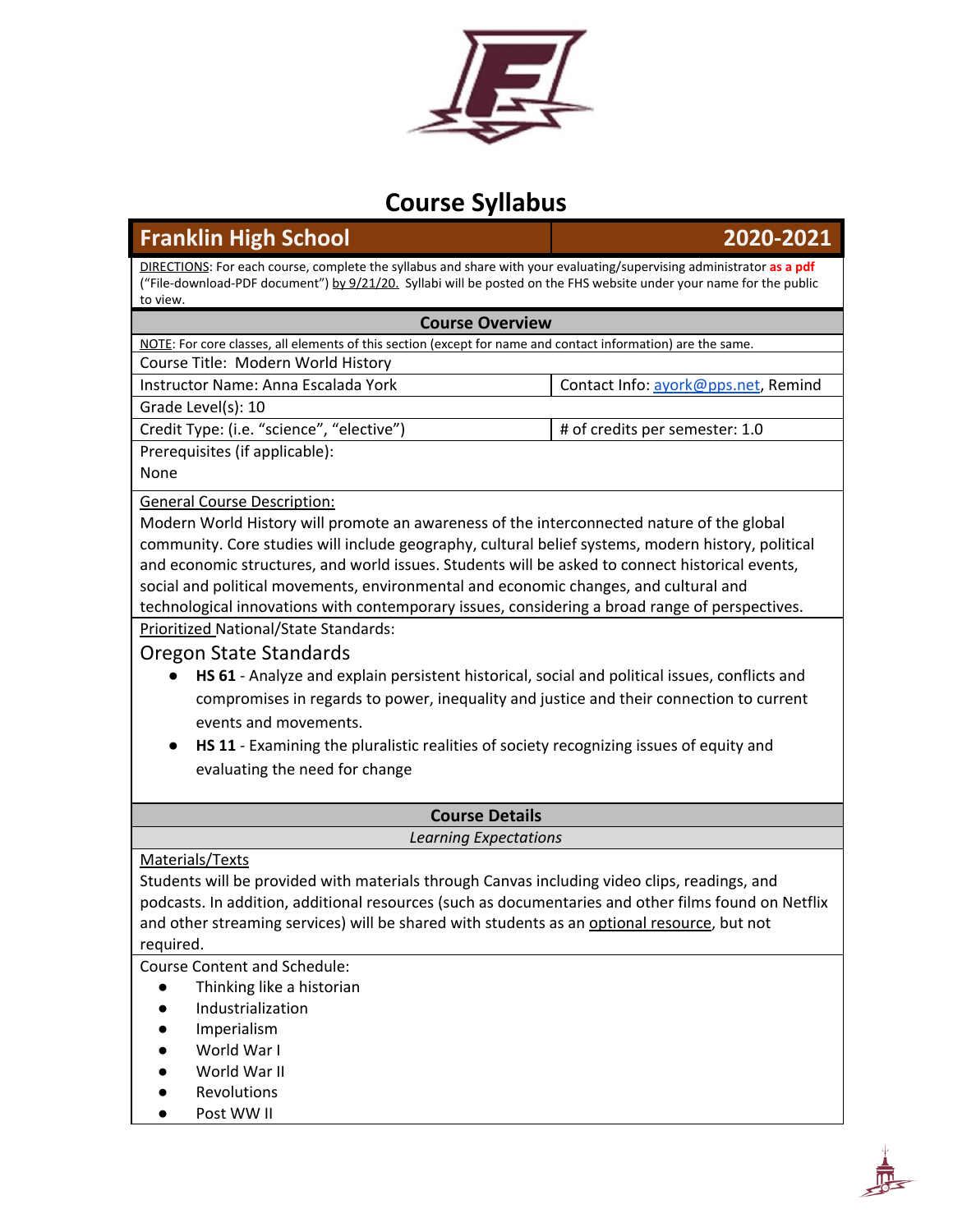Differentiation/accessibility strategies and supports (TAG, ELL, SpEd, other):

1. Choice: Students will be given a variety of opportunities to demonstrate proficiency or "show what they know." This will vary by project or test, but all students will be given at least two different options on how they finish the assignment and show mastery of the objectives. The only exception to this rule is when the major assignment's objective is writing, and then students that need additional support with their writing will work with the teacher to support them with this task. Additional supports may include sentence frames, using technology to complete writing, etc. Please don't hesitate to reach out to me if you have questions.

2. **Flexibility on deadlines:** Extra time will be given as needed to each student that needs it. All students that are using extra time to complete assignments need to have their late work in no later than one week before any grading period is over (such as progress reports, report cards, etc.) for it to go on their student's grade.

3.Materials and levels of questions and expectations will be adapted to fit your student's needs. This may include how they will receive information, how and what they are expected to learn the material, or how they are to demonstrate their knowledge.

4. Expectations will be adapted to fit your student's needs. All students will be expected to understand the general ideas presented in class. Some students will be required to learn and understand more complex ideas. This will be partially based on the student's abilities, but also on the type of credit the student will be earning, either a modified or standard credit.

5. Students are invited to challenge themselves (and can earn honors credit) through participating in our class' version of National History Day, where they complete research on a historical topic of their choice and create a product based on their work. TAG students and other students who choose can participate in curriculum compacting for our classwork to have time to work on this assignment.

Other strategies that will be used on a regular basis:

- Flexible grouping
- Depth and complexity-using Kaplan's Icons of Depth and Complexity
- Questioning strategies
- Think-pair-share
- Various graphic organizers to support learning
- Varied writing prompts
- Jigsaw
- Skits/Role plays

Safety issues and requirements (if applicable):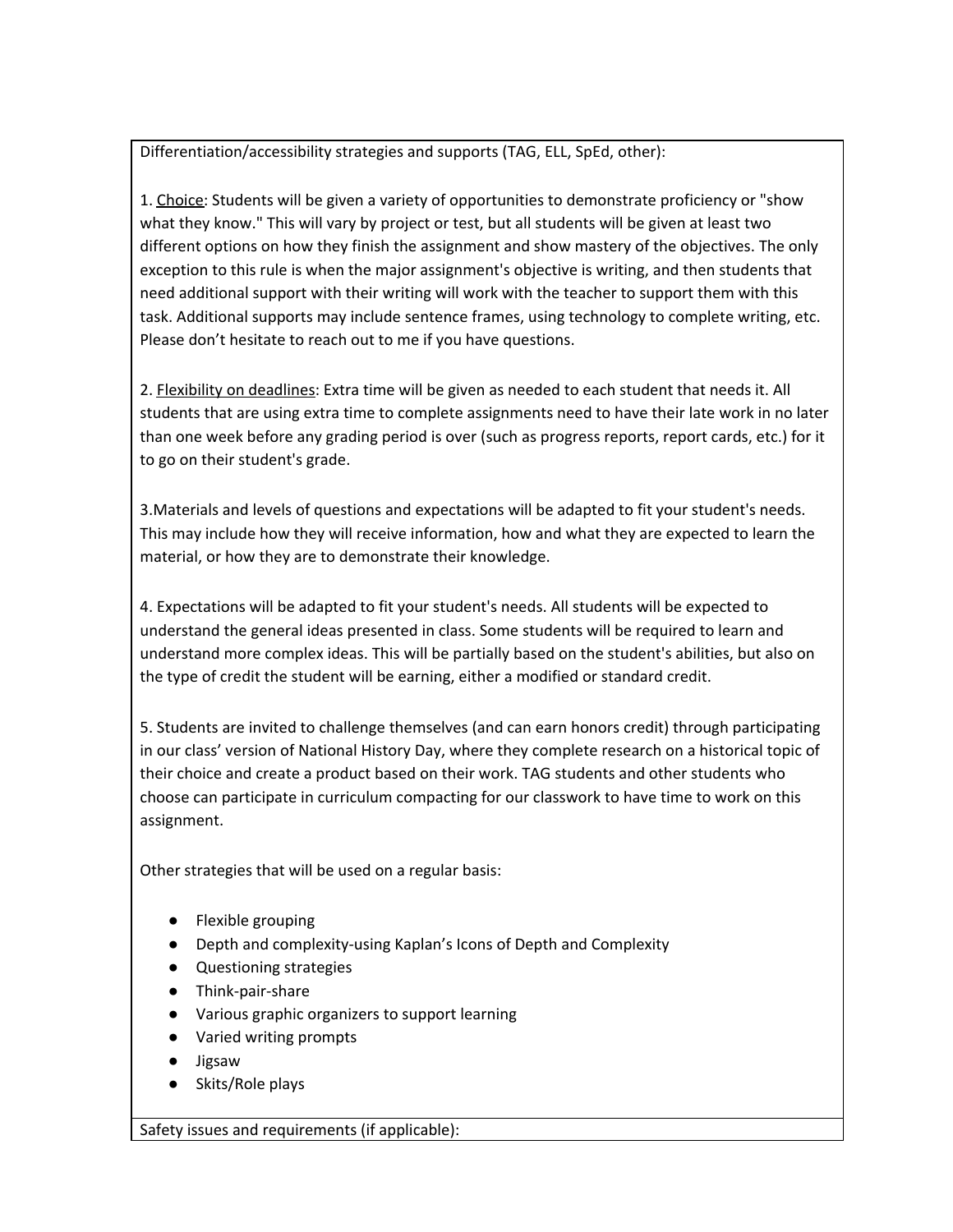Students will behave in a safe and responsible manner while online in the "classroom" and in breakout rooms. Students will practice positive digital citizenship. Classroom norms and expectations: